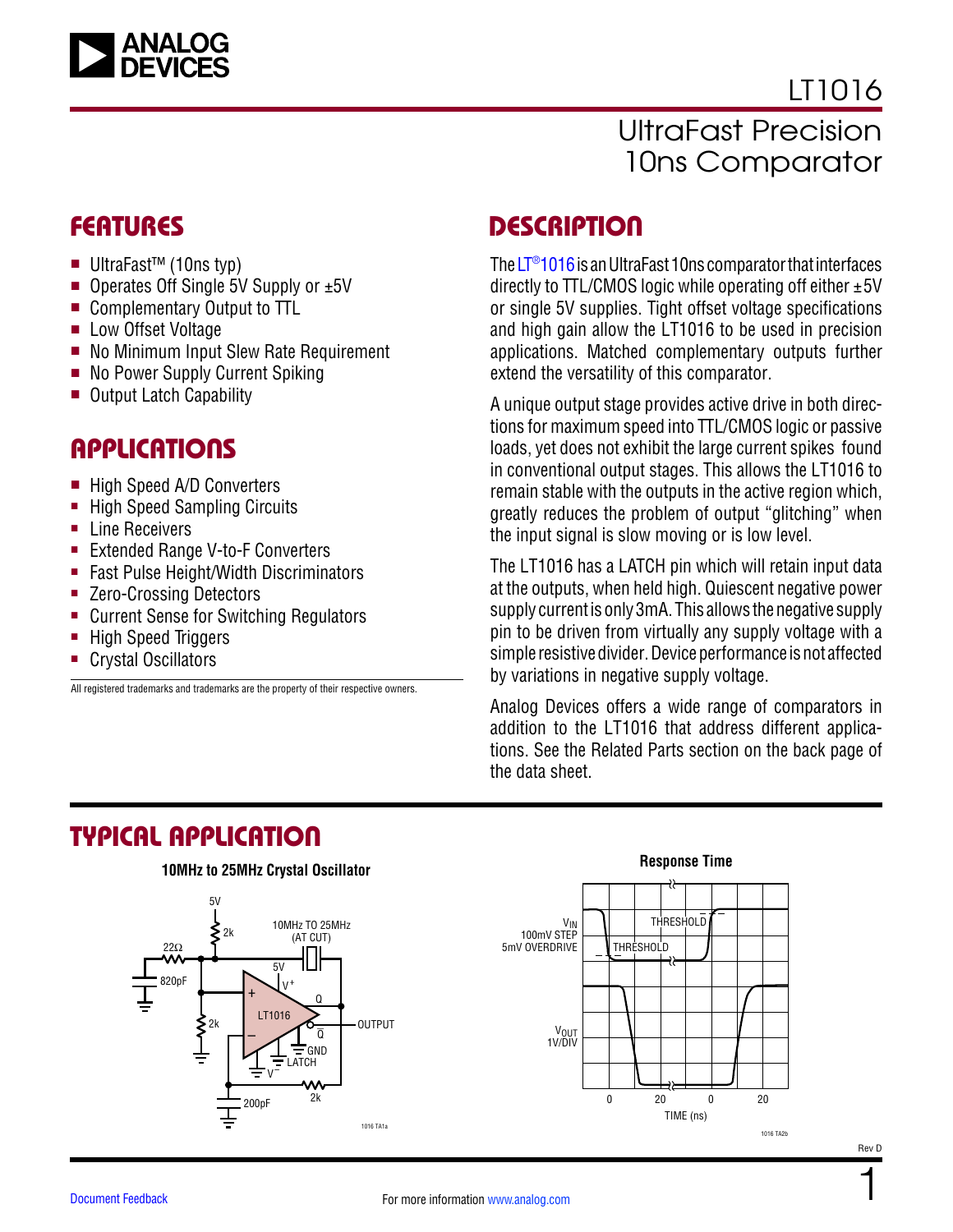#### ABSOLUTE MAXIMUM RATINGS **(Note 1)**

| Differential Input Voltage (Note 7)  ±5V          |  |
|---------------------------------------------------|--|
| +IN, -IN and LATCH ENABLE Current (Note 7)  ±10mA |  |
| Output Current (Continuous) (Note 7) ±20mA        |  |

| <b>Operating Temperature Range</b>        |  |
|-------------------------------------------|--|
|                                           |  |
|                                           |  |
| Storage Temperature Range -65°C to 150°C  |  |
| Lead Temperature (Soldering, 10 sec)300°C |  |
|                                           |  |

# PIN CONFIGURATION



### ORDER INFORMATION **[http://www.linear.com/product/LT1016#orderinfo](http://www.linear.com/product/LT1016#orderinfo?doc=LTC1016.pdf)**

| LEAD FREE FINISH | <b>TAPE AND REEL</b> | PART MARKING | <b>PACKAGE DESCRIPTION</b> | TEMPERATURE RANGE               |
|------------------|----------------------|--------------|----------------------------|---------------------------------|
| LT1016CN8#PBF    | LT1016CN#TRPBF       | LT1016CN8    | l 8-Lead PDIP l            | l 0°C to 70°C                   |
| LT1016IN8#PBF    | LT1016IN#TRPBF       | LT1016IN8    | 8-Lead PDIP                | $-40^{\circ}$ C to 85°C $^{-1}$ |
| LT1016CS8#PBF    | LT1016CS8#TRPBF      | 1016         | 8-Lead Plastic SO          | l 0°C to 70°C.                  |
| LT1016IS8#PBF    | LT1016IS8#TRPBF      | 10161        | 8-Lead Plastic SO          | $-40^{\circ}$ C to 85°C $^{-1}$ |

Consult ADI Marketing for parts specified with wider operating temperature ranges.

For more information on lead free part marking, go to: [http://www.linear.com/leadfree/](http://www.linear.com/leadfree?doc=lt1016.pdf)

For more information on tape and reel specifications, go to: [http://www.linear.com/tapeandreel/.](http://www.linear.com/tapeandreel?doc=lt1016.pdf) Some packages are available in 500 unit reels through designated sales channels with #TRMPBF suffix.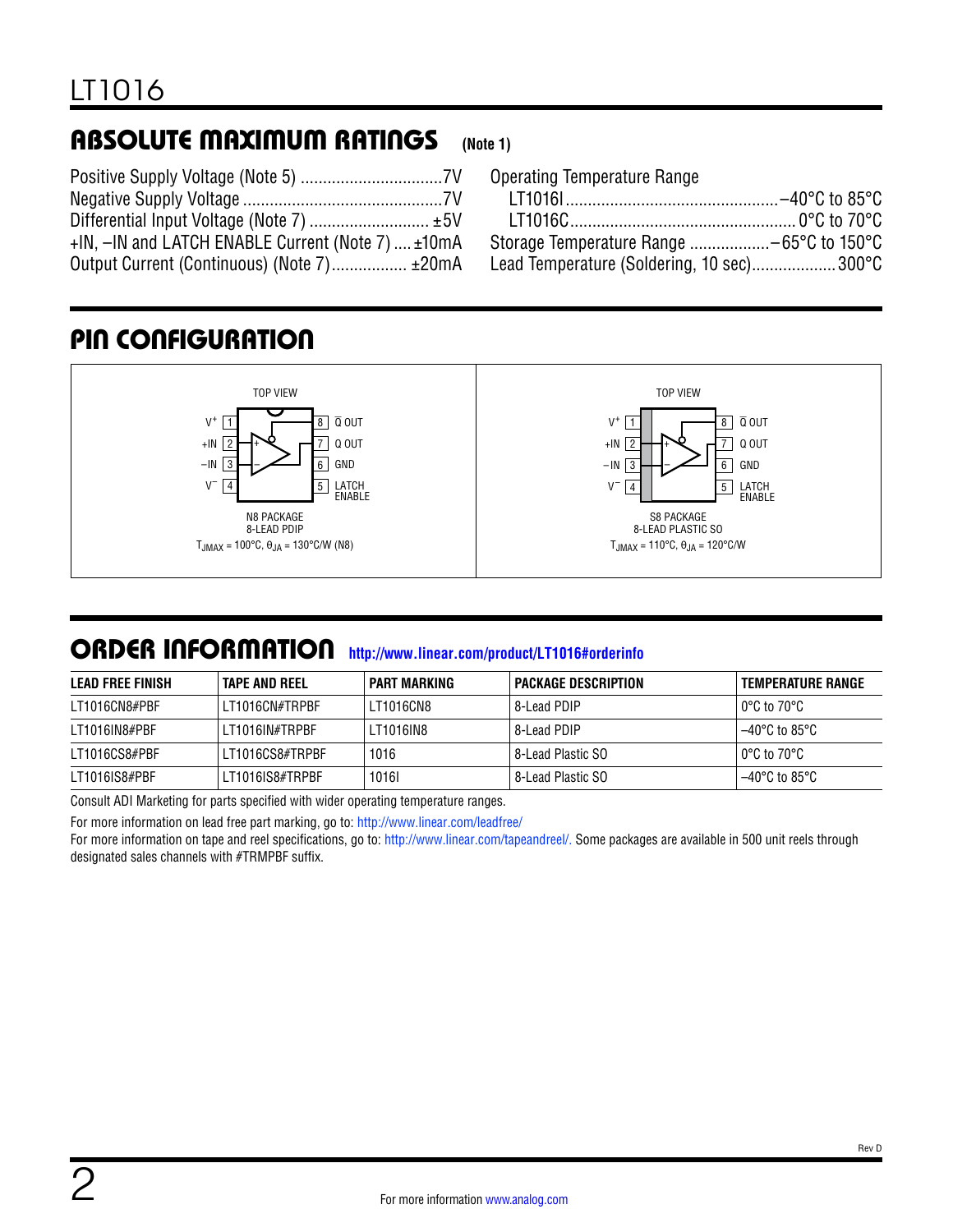### **ELECTRICAL CHARACTERISTICS** The  $\bullet$  denotes the specifications which apply over the full operating

temperature range, otherwise specifications are at T<sub>A</sub> = 25°C. V\* = 5V, V<sup>-</sup> = 5V, V<sub>OUT</sub> (Q) = 1.4V, V<sub>LATCH</sub> = 0V, unless otherwise noted.

|                          |                                       |                                                                   |                                                                   | LT1016C/I       |            |                |                   |                              |
|--------------------------|---------------------------------------|-------------------------------------------------------------------|-------------------------------------------------------------------|-----------------|------------|----------------|-------------------|------------------------------|
| <b>SYMBOL</b>            | <b>PARAMETER</b>                      | <b>CONDITIONS</b>                                                 |                                                                   |                 | MIN        | <b>TYP</b>     | <b>MAX</b>        | <b>UNITS</b>                 |
| V <sub>os</sub>          | Input Offset Voltage                  | $R_S \le 100\Omega$ (Note 2)<br>●                                 |                                                                   |                 | 1.0        | ±3<br>3.5      | mV<br>mV          |                              |
| $\Delta V_{OS}/\Delta T$ | Input Offset Voltage Drift            |                                                                   |                                                                   | $\bullet$       |            | 4              |                   | µV/°C                        |
| $I_{OS}$                 | Input Offset Current                  | (Note 2)                                                          |                                                                   | $\bullet$       |            | 0.3<br>0.3     | 1.0<br>1.3        | μA<br>μA                     |
| $I_B$                    | Input Bias Current                    | (Note 3)                                                          |                                                                   | $\bullet$       |            | 5              | 10<br>13          | μA<br>μA                     |
|                          | Input Voltage Range                   | (Note 6)<br>Single 5V Supply                                      |                                                                   | $-3.75$<br>1.25 |            | 3.5<br>3.5     | V<br>$\mathsf{V}$ |                              |
| <b>CMRR</b>              | <b>Common Mode Rejection</b>          | $-3.75V \le V_{CM} \le 3.5V$                                      |                                                                   |                 | 80         | 96             |                   | dB                           |
| <b>PSRR</b>              | <b>Supply Voltage Rejection</b>       | Positive Supply $4.6V \le V^+ \le 5.4V$<br>LT1016C                |                                                                   | 60              | 75         |                | dB                |                              |
|                          |                                       | Positive Supply $4.6V \leq V^+ \leq 5.4V$<br>$\bullet$<br>LT1016I |                                                                   | 54              | 75         |                | dB                |                              |
|                          | Negative Supply $2V \leq V^- \leq 7V$ |                                                                   |                                                                   | $\bullet$       | 80         | 100            |                   | dB                           |
| $A_V$                    | Small-Signal Voltage Gain             | $1V \leq V_{OUT} \leq 2V$                                         |                                                                   |                 | 1400       | 3000           |                   | V/V                          |
| $V_{OH}$                 | Output High Voltage                   | $V^+ \geq 4.6V$                                                   | $I_{\text{OUT}} = 1 \text{mA}$<br>$I_{\text{OUT}} = 10 \text{mA}$ | ●               | 2.7<br>2.4 | 3.4<br>3.0     |                   | V<br>V                       |
| $V_{OL}$                 | Output Low Voltage                    |                                                                   | $I_{SINK} = 4mA$<br>$I_{SINK} = 10mA$                             |                 |            | 0.3<br>0.4     | 0.5               | $\mathsf{V}$<br>$\mathsf{V}$ |
| $ $ <sup>+</sup>         | Positive Supply Current               |                                                                   |                                                                   | $\bullet$       |            | 25             | 35                | mA                           |
| $\Gamma$                 | <b>Negative Supply Current</b>        |                                                                   |                                                                   | $\bullet$       |            | 3              | 5                 | mA                           |
| $V_{\text{IH}}$          | LATCH Pin Hi Input Voltage            |                                                                   |                                                                   |                 | 2.0        |                |                   | $\mathsf{V}$                 |
| $V_{IL}$                 | LATCH Pin Lo Input Voltage            |                                                                   | $\bullet$                                                         |                 |            |                | 0.8               | $\mathsf{V}$                 |
| Ιı                       | <b>LATCH Pin Current</b>              | $V_{LATCH} = 0V$<br>$\bullet$                                     |                                                                   |                 |            | 500            | μA                |                              |
| t <sub>PD</sub>          | Propagation Delay (Note 4)            | $\Delta V_{IN}$ = 100mV, OD = 5mV                                 |                                                                   |                 | 10         | 14<br>16       | ns<br>ns          |                              |
|                          |                                       | $\Delta V_{IN}$ = 100mV, OD = 20mV<br>$\bullet$                   |                                                                   |                 | 9          | 12<br>15       | ns<br>ns          |                              |
| $\Delta t_{PD}$          | <b>Differential Propagation Delay</b> | (Note 4) $\Delta V_{IN}$ = 100mV,<br>$OD = 5mV$                   |                                                                   |                 |            | 3              | ns                |                              |
|                          | Latch Setup Time                      |                                                                   |                                                                   |                 |            | $\overline{c}$ |                   | ns                           |

**Note 1:** Stresses beyond those listed under Absolute Maximum Ratings may cause permanent damage to the device. Exposure to any Absolute Maximum Rating condition for extended periods may affect device reliability and lifetime.

**Note 2:** Input offset voltage is defined as the average of the two voltages measured by forcing first one output, then the other to 1.4V. Input offset current is defined in the same way.

**Note 3:** Input bias current  $(I_B)$  is defined as the average of the two input currents.

Note 4: t<sub>PD</sub> and ∆t<sub>PD</sub> cannot be measured in automatic handling equipment with low values of overdrive. The LT1016 is sample tested with a 1V step and 500mV overdrive. Correlation tests have shown that t<sub>PD</sub> and  $\Delta t_{PD}$ 

limits shown can be guaranteed with this test if additional DC tests are performed to guarantee that all internal bias conditions are correct. For low overdrive conditions  $V_{OS}$  is added to overdrive. Differential propogation delay is defined as:  $\Delta t_{PD} = t_{PDLH} - t_{PDHL}$ 

**Note 5:** Electrical specifications apply only up to 5.4V.

**Note 6:** Input voltage range is guaranteed in part by CMRR testing and in part by design and characterization. See text for discussion of input voltage range for supplies other than ±5V or 5V.

**Note 7:** This parameter is guaranteed to meet specified performance through design and characterization. It has not been tested.

3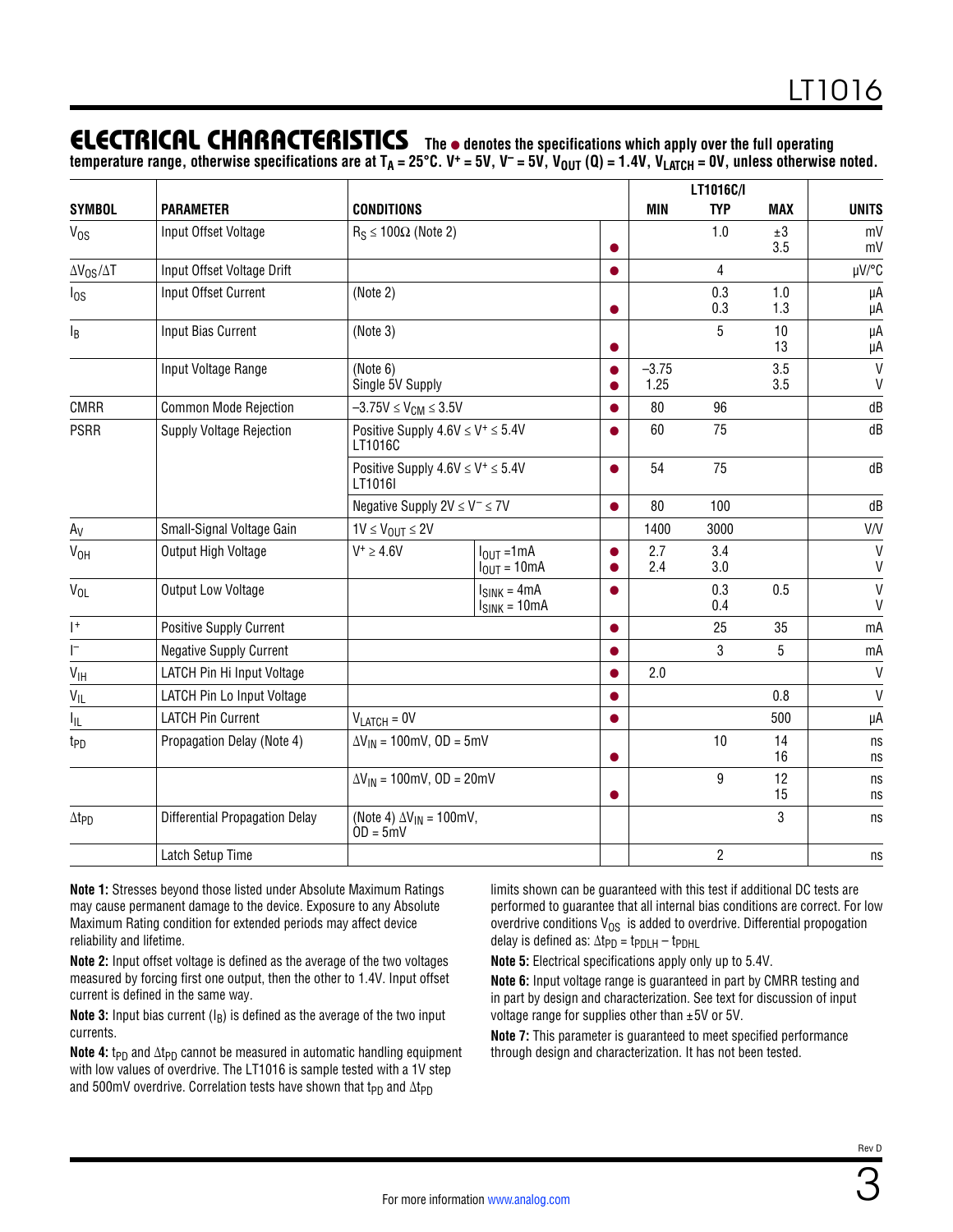# TYPICAL PERFORMANCE CHARACTERISTICS



**Propagation Delay vs Source Resistance**







**Propagation Delay vs Supply Voltage**



**Output Low Voltage (V<sub>OL</sub>) vs Output Sink Current**



**Propagation Delay vs Load Capacitance** OUTPUT LOAD CAPACITANCE (pF) 0 TIME (ns) 25 20 15 10 5 0 40 10 20 30 50  $V_S = \pm 5V$  $T_J = 25^{\circ}C$  $I_{\text{OUT}} = 0$  $V_{\footnotesize{\text{STEP}}}$  = 100mV OVERDRIVE = 5mV tPDHL tPDLH



**Propagation Delay vs Temperature**



**Output High Voltage (V<sub>OH</sub>) vs Output Source Current**



Rev D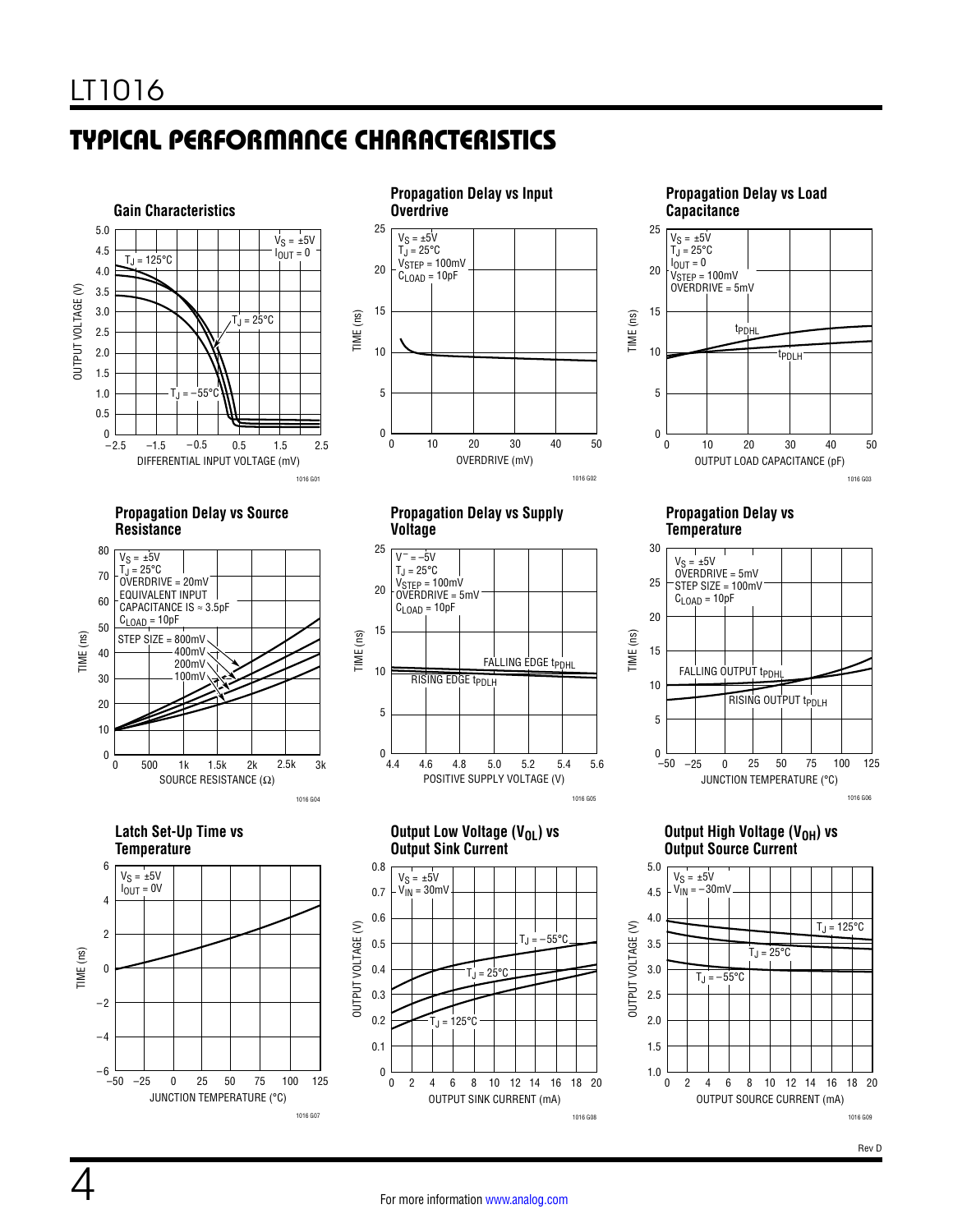### TYPICAL PERFORMANCE CHARACTERISTICS



Rev D

1016 G17

5

1016 G16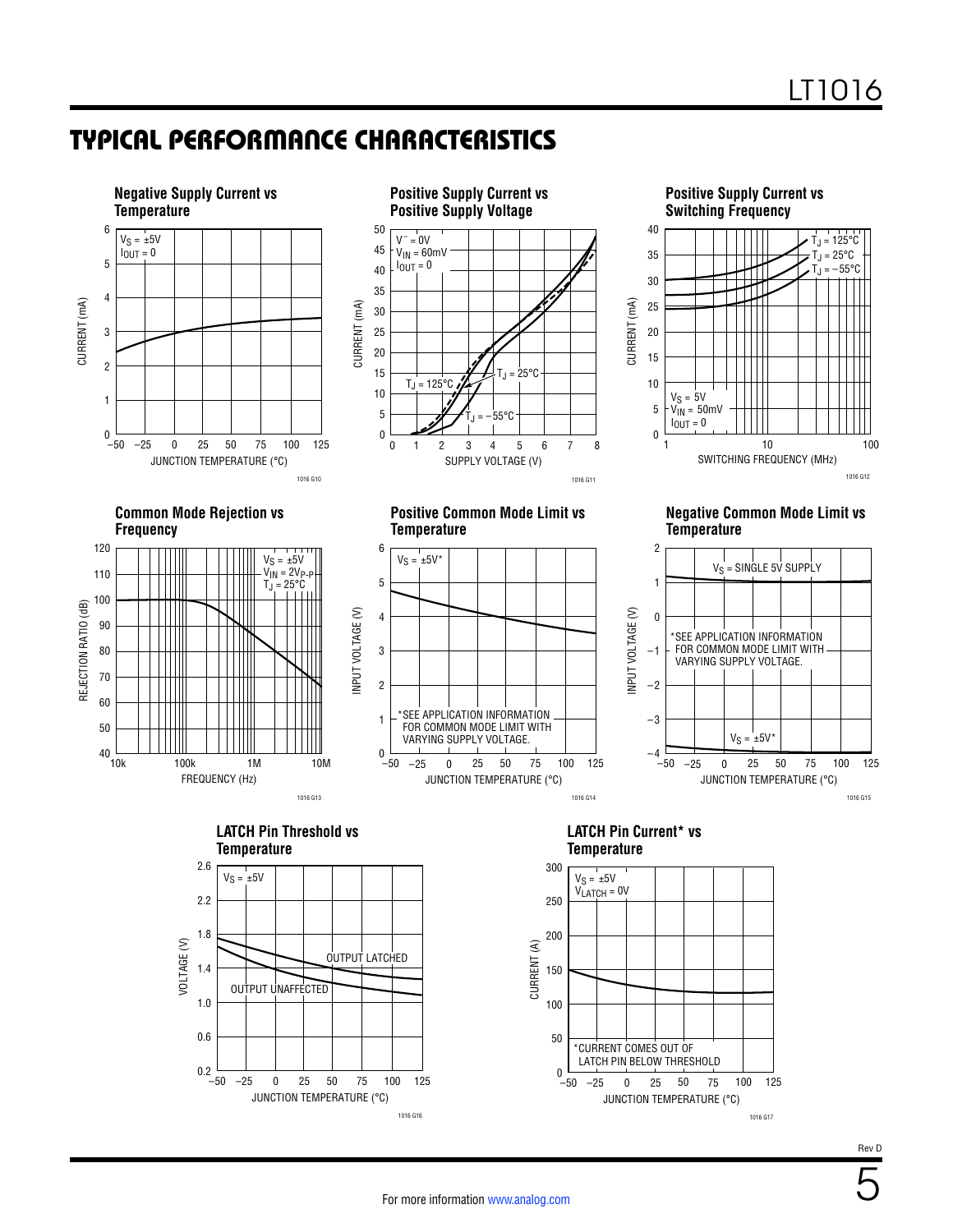#### **Common Mode Considerations**

The LT1016 is specified for a common mode range of  $-3.75V$  to 3.5V with supply voltages of  $\pm 5V$ . A more general consideration is that the common mode range is 1.25V above the negative supply and 1.5V below the positive supply, independent of the actual supply voltage. The criteria for common mode limit is that the output still responds correctly to a small differential input signal. Either input may be outside the common mode limit (up to the supply voltage) as long as the remaining input is within the specified limit, and the output will still respond correctly. There is one consideration, however, for inputs that exceed the positive common mode limit. Propagation delay will be increased by up to 10ns if the signal input is more positive than the upper common mode limit and then switches back to within the common mode range. This effect is not seen for signals more negative than the lower common mode limit.

#### **Input Impedance and Bias Current**

Input bias current is measured with the output held at 1.4V. As with any simple NPN differential input stage, the LT1016 bias current will go to zero on an input that is low and double on an input that is high. If both inputs are less than 0.8V above  $V^-$ , both input bias currents will go to zero. If either input exceeds the positive common mode limit, input bias current will increase rapidly, approaching several milliamperes at  $V_{IN} = V^+$ .

Differential input resistance at zero differential input voltage is about 10kΩ, rapidly increasing as larger DC differential input signals are applied. Common mode input resistance is about 4MΩ with zero differential input voltage. With large differential input signals, the high input will have an input resistance of about  $2M\Omega$  and the low input greater than 20MΩ.

Input capacitance is typically 3.5pF. This is measured by inserting a 1k resistor in series with the input and measuring the resultant change in propagation delay.

#### **LATCH Pin Dynamics**

The LATCH pin is intended to retain input data (output latched) when the LATCH pin goes high. This pin will float to a high state when disconnected, so a flowthrough condition requires that the LATCH pin be grounded. To guarantee data retention, the input signal must be valid at least 5ns before the latch goes high (setup time) and must remain valid at least 3ns after the latch goes high (hold time). When the latch goes low, new data will appear at the output in approximately 8ns to 10ns. The LATCH pin is designed to be driven with TTL or CMOS gates. It has no built-in hysteresis.

#### **Measuring Response Time**

The LT1016 is able to respond quickly to fast low level signals because it has a very high gain-bandwidth product (≈50GHz), even at very high frequencies. To properly measure the response of the LT1016 requires an input signal source with very fast rise times and exceptionally clean settling characteristics. This last requirement comes about because the standard comparator test calls for an input step size that is large compared to the overdrive amplitude. Typical test conditions are 100mV step size with only 5mV overdrive. This requires an input signal that settles to within 1% (1mV) of final value in only a few nanoseconds with no ringing or "long tailing." Ordinary high speed pulse generators are not capable of generating such a signal, and in any case, no ordinary oscilloscope is capable of displaying the waveform to check its fidelity. Some means must be used to inherently generate a fast, clean edge with known final value.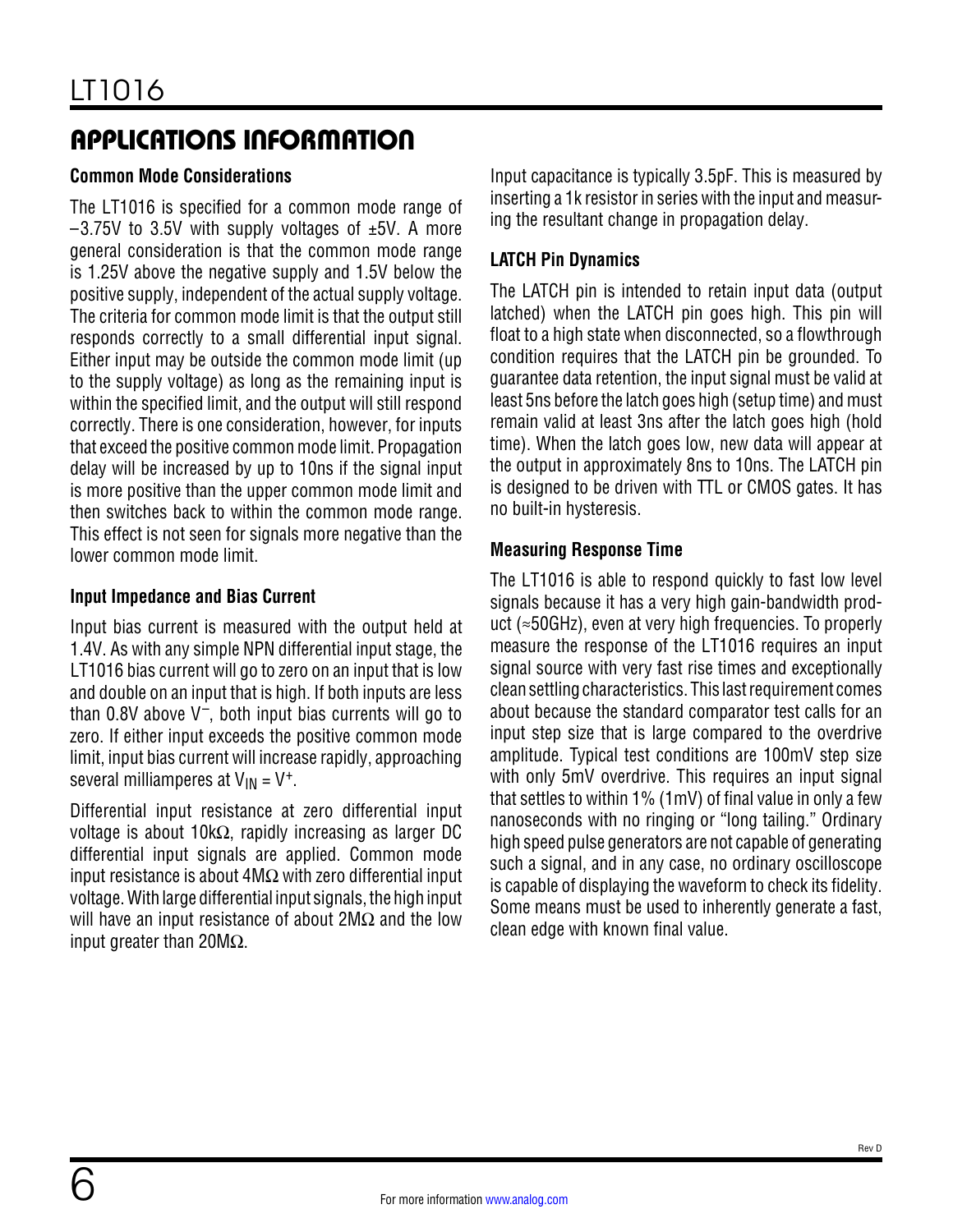The circuit shown in [Figure 1](#page-6-0) is the best *electronic* means of generating a known fast, clean step to test comparators. It uses a very fast transistor in a common base configuration. The transistor is switched "off" with a fast edge from the generator and the collector voltage settles to exactly 0V in just a few nanoseconds. The most important feature of this circuit is the lack of feedthrough from the generator to the comparator input. This prevents overshoot on the comparator input that would give a false fast reading on comparator response time.

To adjust this circuit for exactly 5mV overdrive, V1 is adjusted so that the LT1016 output under test settles to 1.4V (in the linear region). Then V1 is *changed* –5V to set overdrive at 5mV.

The test circuit shown measures low to high transition on the "+" input. For opposite polarity transitions on the output, simply reverse the inputs of the LT1016.

#### **High Speed Design Techniques**

A substantial amountofdesignefforthasmade theLT1016 relatively easy to use. It is much less prone to oscillation and other vagaries than some slower comparators, even with slow input signals. In particular, the LT1016 is stable

in its linear region, a feature no other high speed comparator has. Additionally, output stage switching does not appreciably change power supply current, further enhancing stability. These features make the application of the 50GHz gain-bandwidth LT1016 considerably easier than other fast comparators. Unfortunately, laws of physics dictate that the circuit *environment* the LT1016 works in must be properly prepared. The performance limits of high speed circuitry are often determined by parasitics such as stray capacitance, ground impedance and layout. Some of these considerations are present in digital systems where designers are comfortable describing bit patterns and memory access times in terms of nanoseconds. The LT1016 can be used in such fast digital systems and Figure 2 shows just how fast the device is. The simple test circuit allows us to see that the LT1016's (Trace B) response to the pulse generator (Trace A) is as fast as a TTL inverter (Trace C) even when the LT1016 has only millivolts of input signal! Linear circuits operating with this kind of speed make many engineers justifiably wary. Nanosecond domain linear circuits are widely associated with oscillations, mysterious shifts in circuit characteristics, unintended modes of operation and outright failure to function.



<span id="page-6-0"></span>**Figure 1. Response Time Test Circuit**

7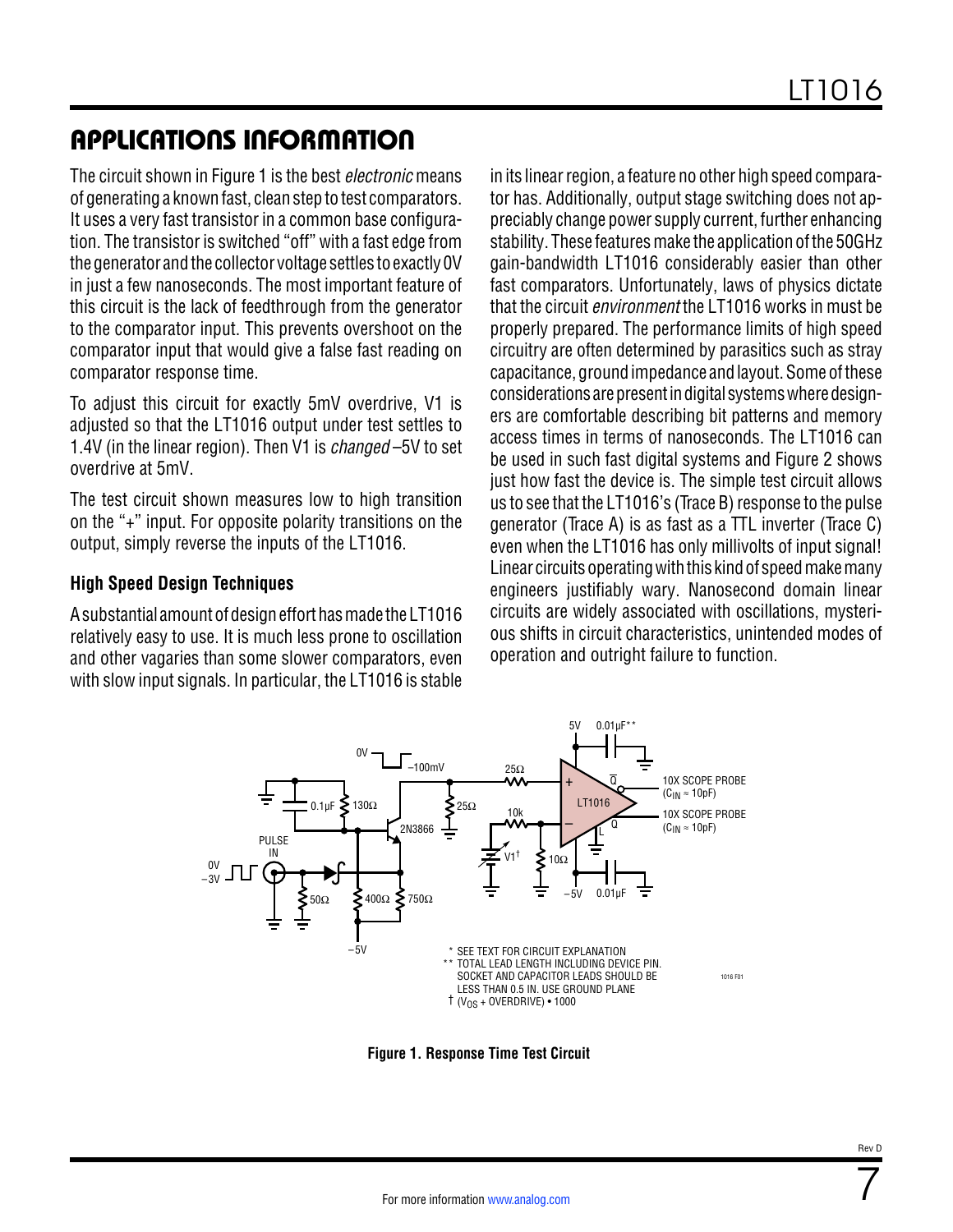Other common problems include different measurement results using various pieces of test equipment, inability to make measurement connections to the circuit without inducing spurious responses and dissimilar operation between two "identical" circuits. If the components used in the circuit are good and the design is sound, all of the above problems can usually be traced to failure to provide a proper circuit "environment." To learn how to do this requires studying the causes of the aforementioned difficulties.

By far the most common error involves power supply bypassing. Bypassing is necessary to maintain low supply impedance. DC resistance and inductance in supply wires and PC traces can quickly build up to unacceptable levels. This allows the supply line to move as internal current levels of the devices connected to it change. This will almost always cause unruly operation. In addition, several devices connected to an unbypassed supply can "communicate" through the finite supply impedances, causing erratic modes. Bypass capacitors furnish a simple way to eliminate this problem by providing a local reservoir of energy at the device. The bypass capacitor acts like an electrical flywheel to keep supply impedance low at high frequencies. The choice of what type of capacitors to use for bypassing is a critical issue and should be approached carefully. An unbypassed LT1016 is shown responding to a pulse input in [Figure 3.](#page-7-0) The power supply the LT1016 sees at its terminals has high impedance at high frequency. This impedance forms a voltage divider with the LT1016, allowing the supply to move as internal conditions in the comparator change. This causes local feedback and oscillation occurs. Although the LT1016 responds to the input pulse, its output is a blur of 100MHz oscillation. *Always use bypass capacitors.* 









<span id="page-7-0"></span>**Figure 3. Unbypassed LT1016 Response**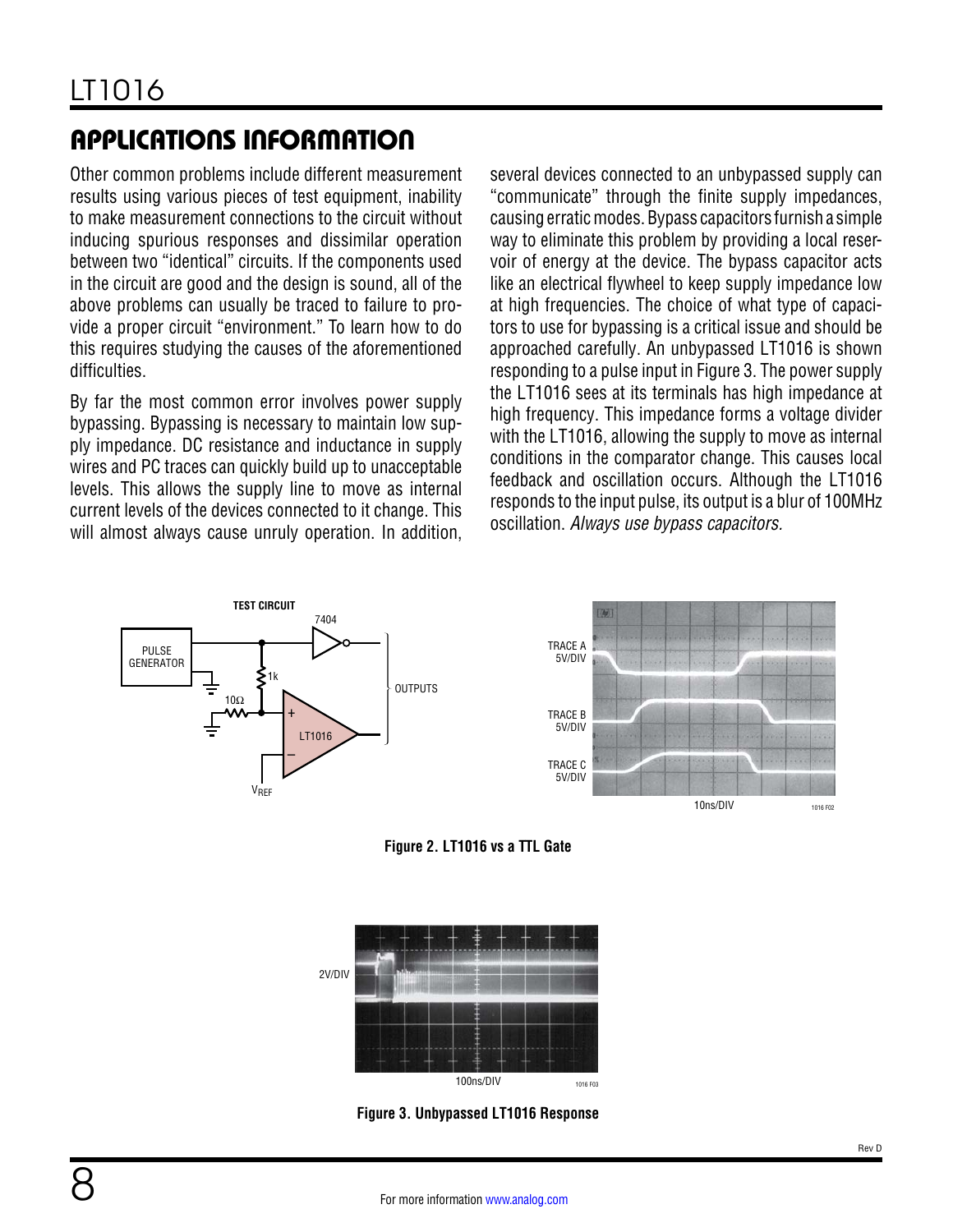In [Figure 4](#page-8-0) the LT1016's supplies are bypassed, but it still oscillates. In this case, the bypass units are either too far fromthedeviceor are lossy capacitors.*Use capacitorswith good high frequency characteristics and mount them as close as possible to the LT1016. An inch of wire between the capacitor and the LT1016 can cause problems. If operation in the linear region is desired, the LT1016 must be over a ground plate with good RF bypass capacitors (≥0.01µF) having lead lengths less than 0.2 inches. Do not use sockets.*

In [Figure 5](#page-8-1) the device is properly bypassed but a new problem pops up. This photo shows both outputs of the comparator. Trace A appears normal, but Trace B shows an excursion of almost 8V—quite a trick for a device running from a 5V supply. This is a commonly reported problem in high speed circuits and can be quite confusing. It is not due to suspension of natural law, but is traceable to a grossly miscompensated or improperly selected oscilloscope probe. *Use probes that match your oscilloscope's input characteristics and compensate them properly.*  [Figure 6](#page-8-2) shows another probe-induced problem. Here, the amplitude seems correct but the 10ns response time LT1016 appears to have 50ns edges! In this case, the probe used is too heavily compensated or slow for the oscilloscope. Never use  $1 \times$  or "straight" probes. Their bandwidth is 20MHz or less and capacitive loading is high. *Check probe bandwidth to ensure it is adequate for the measurement. Similarly, use an oscilloscope with adequate bandwidth.*



<span id="page-8-0"></span>**Figure 4. LT1016 Response with Poor Bypassing**



<span id="page-8-1"></span>



<span id="page-8-2"></span>

9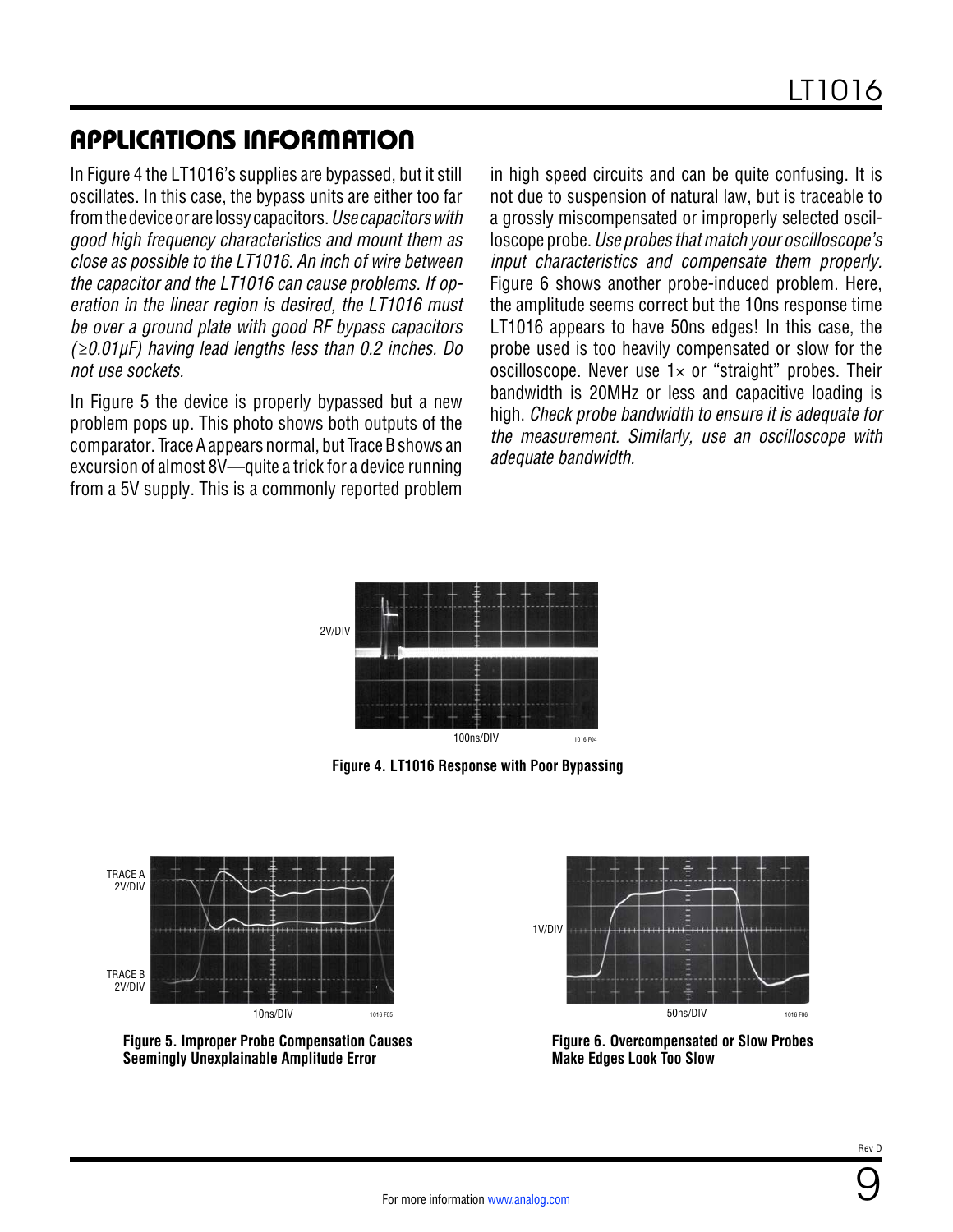In [Figure 7](#page-9-0) the probes are properly selected and applied but the LT1016's output rings and distorts badly. In this case, the probe ground lead is too long. For general purpose work most probes come with ground leads about six inches long. At low frequencies this is fine. At high speed, the long ground lead looks inductive, causing the ringing shown. High quality probes are always supplied with some short ground straps to deal with this problem. Some come with very short spring clips which fix directly to the probe tip to facilitate a low impedance ground connection. For fast work, the ground connection to the probe should not exceed one inch in length. *Keep the probe ground connection as short as possible.*

[Figure 8](#page-9-1) shows the LT1016's output (Trace B) oscillating near 40MHz as it responds to an input (Trace A). Note that the input signal shows artifacts of the oscillation. This example is caused by improper grounding of the comparator. In this case, the LT1016's GND pin connection is one inch long. The ground lead of the LT1016 must be as short as possible and connected directly to a low impedance ground point. Any substantial impedance in the LT1016's ground path will generate effects like this. The reason for this is related to the necessity of bypassing the power supplies. The inductance created by a long device ground lead permits mixing of ground currents, causing undesired effects in the device. The solution here is simple. *Keep the LT1016's ground pin connection as short (typically 1/4 inch) as possible and run it directly to a low impedance ground. Do not use sockets.*

[Figure 9](#page-9-2) addresses the issue of the "low impedance ground," referred to previously. In this example, the output is clean except for chattering around the edges. This photograph was generated by running the LT1016 without a "ground plane." A ground plane is formed by using a continuous conductive plane over the surface of the circuit board. The only breaks in this plane are for the circuit's necessary current paths. The ground plane serves two functions. Because it is flat (AC currents travel along the surface of a conductor) and covers the entire area of the board, it provides a way to access a low inductance ground from anywhere on the board. Also, it minimizes the effects of stray capacitance in the circuit by referring them to ground. This breaks up potential unintended and harmfulfeedback paths. Always use a ground plane with the *LT1016 when input signal levels are low or slow moving.*



<span id="page-9-0"></span>**Figure 7. Typical Results Due to Poor Probe Grounding**



<span id="page-9-1"></span>**Figure 8. Excessive LT1016 Ground Path Resistance Causes Oscillation**



<span id="page-9-2"></span>**Figure 9. Transition Instabilities Due to No Ground Plane**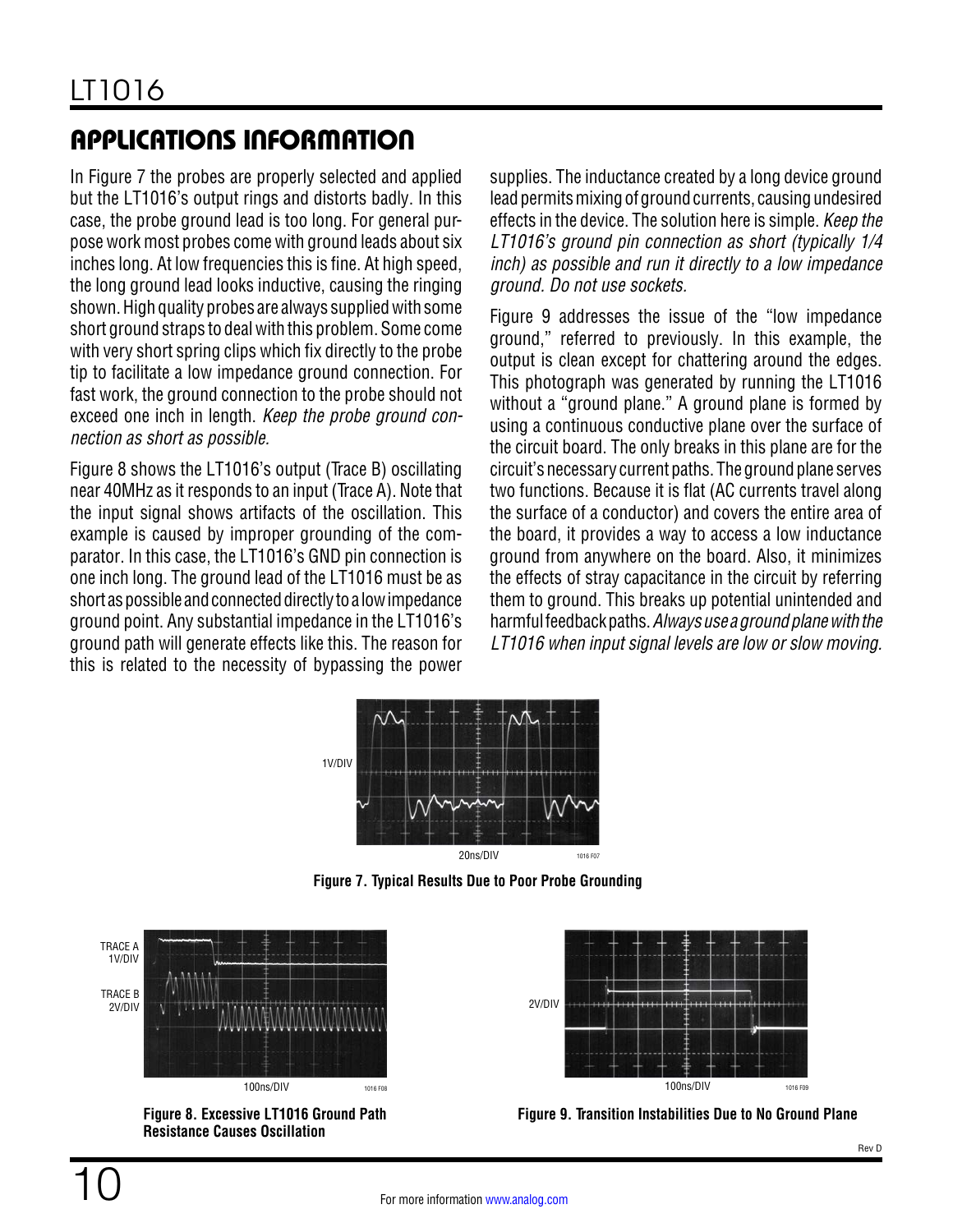"Fuzz" on the edges is the difficulty in [Figure 10.](#page-10-0) This condition appears similar to [Figure 10,](#page-10-0) but the oscillation is more stubborn and persists well after the output has gone low. This condition is due to stray capacitive feedback from the outputs to the inputs. A  $3k\Omega$  input source impedance and 3pF of stray feedback allowed this oscillation. The solution for this condition is not too difficult. *Keep source impedances as low as possible, preferably 1k or less. Route output and input pins and components away from each other.*

The opposite of stray-caused oscillations appears in [Figure 11.](#page-10-1) Here, the output response (Trace B) badly lags the input (Trace A). This is due to some combination of high source impedance and stray capacitance to ground at the input. The resulting RC forces a lagged response at the input and output delay occurs. An RC combination of 2k source resistance and 10pF to ground gives a 20ns time constant—significantly longer than the LT1016's response time. *Keepsource impedances lowandminimize stray input capacitance to ground.*

[Figure 12](#page-10-2) shows another capacitance related problem. Here the output does not oscillate, but the transitions are discontinuous and relatively slow. The villain of this situation is a large output load capacitance. This could be caused by cable driving, excessive output lead length or the input characteristics of the circuit being driven. In most situations this is undesirable and may be eliminated by buffering heavy capacitive loads. In a few circumstances it may not affect overall circuit operation and is tolerable. *Consider the comparator's output load characteristics and their potential effect on the circuit. If necessary, buffer the load.*



<span id="page-10-0"></span>**Figure 10. 3pF Stray Capacitive Feedback with 3kΩ Source Can Cause Oscillation**



<span id="page-10-1"></span>**Figure 11. Stray 5pF Capacitance from Input to Ground Causes Delay**



<span id="page-10-2"></span>**Figure 12. Excessive Load Capacitance Forces Edge Distortion**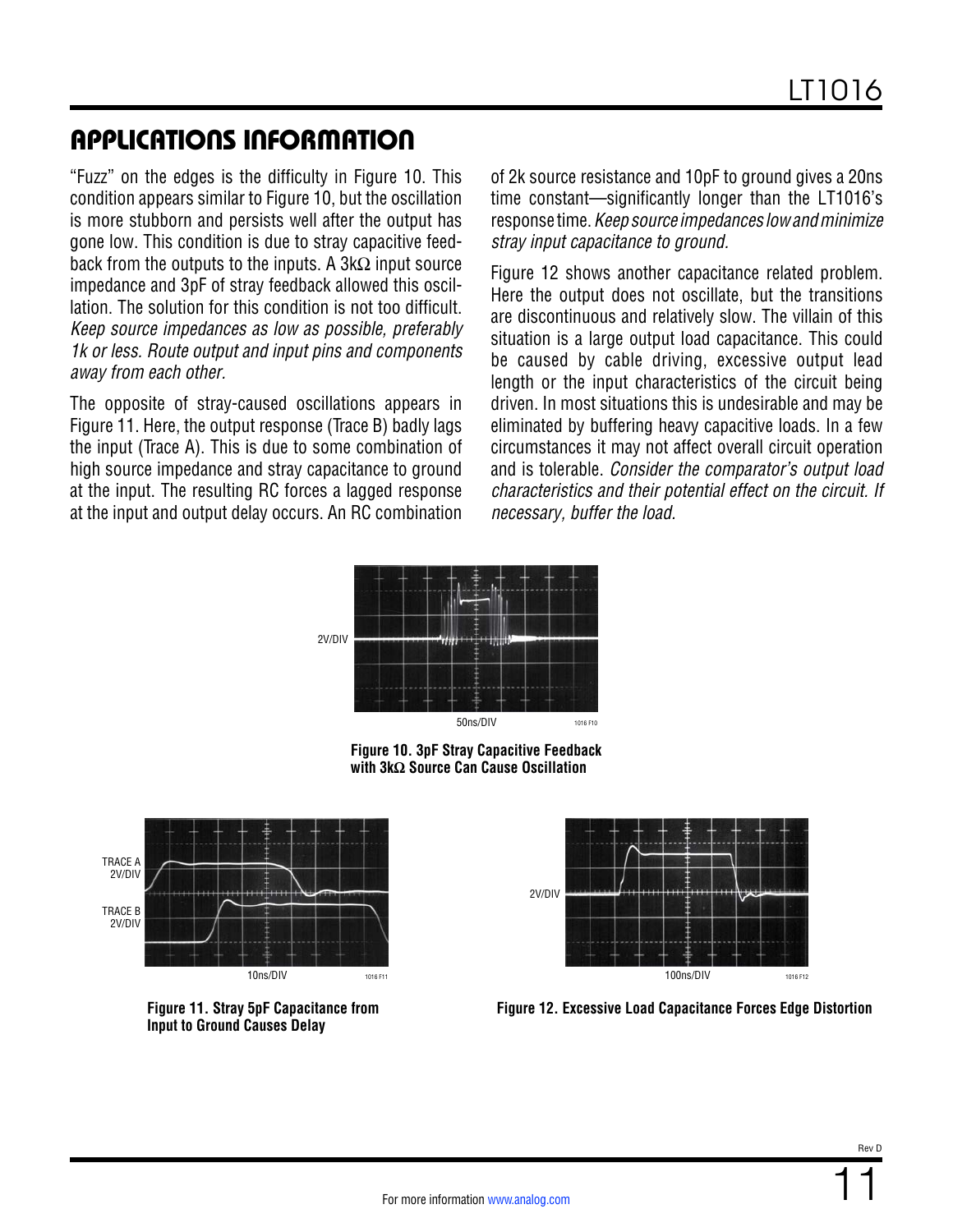Another output-caused fault is shown in [Figure 13](#page-11-0). The output transitions are initially correct but end in a ringing condition. The key to the solution here is the ringing. What is happening is caused by an output lead that is too long. The output lead looks like an unterminated transmission line at high frequencies and reflections occur. This accounts for the abrupt reversal of direction on the leading edge and the ringing. If the comparator is driving TTL this may be acceptable, but other loads may not tolerate it. In this instance, the direction reversal on the leading edge might cause trouble in a fast TTL load. *Keep output lead lengths short. If they get much longer than a few inches, terminate with a resistor (typically 250Ω to 400Ω).*



<span id="page-11-0"></span>**Figure 13. Lengthy, Unterminated Output Lines Ring from Reflections**

#### **200ns-0.01% Sample-and-Hold Circuit**

[Figure 14'](#page-11-1)s circuit uses the LT1016's high speed to improve upon a standard circuit function. The 200ns acquisition time is well beyond monolithic sample-andhold capabilities. Other specifications exceed the best commercial unit's performance. This circuit also gets around many of the problems associated with standard sample-and-hold approaches, including FET switch errors and amplifier settling time. To achieve this, the LT1016's high speed is used in a circuit which completely abandons traditional sample-and-hold methods.

Important specifications for this circuit include:

| <b>Acquisition Time</b>      | $<$ 200 $ns$ |
|------------------------------|--------------|
| Common Mode Input Range      | ±3V          |
| Droop                        | 1µV/µs       |
| <b>Hold Step</b>             | 2mV          |
| <b>Hold Settling Time</b>    | 15ns         |
| <b>Feedthrough Rejection</b> | >>100dB      |

When the sample-and-hold line goes low, a linear ramp starts just below the input level and ramps upward. When the rampvoltage reaches the input voltage, A1 shutsoffthe ramp, latches itself off and sends out a signal indicating sampling is complete.



<span id="page-11-1"></span>**Figure 14. 200ns Sample-and-Hold**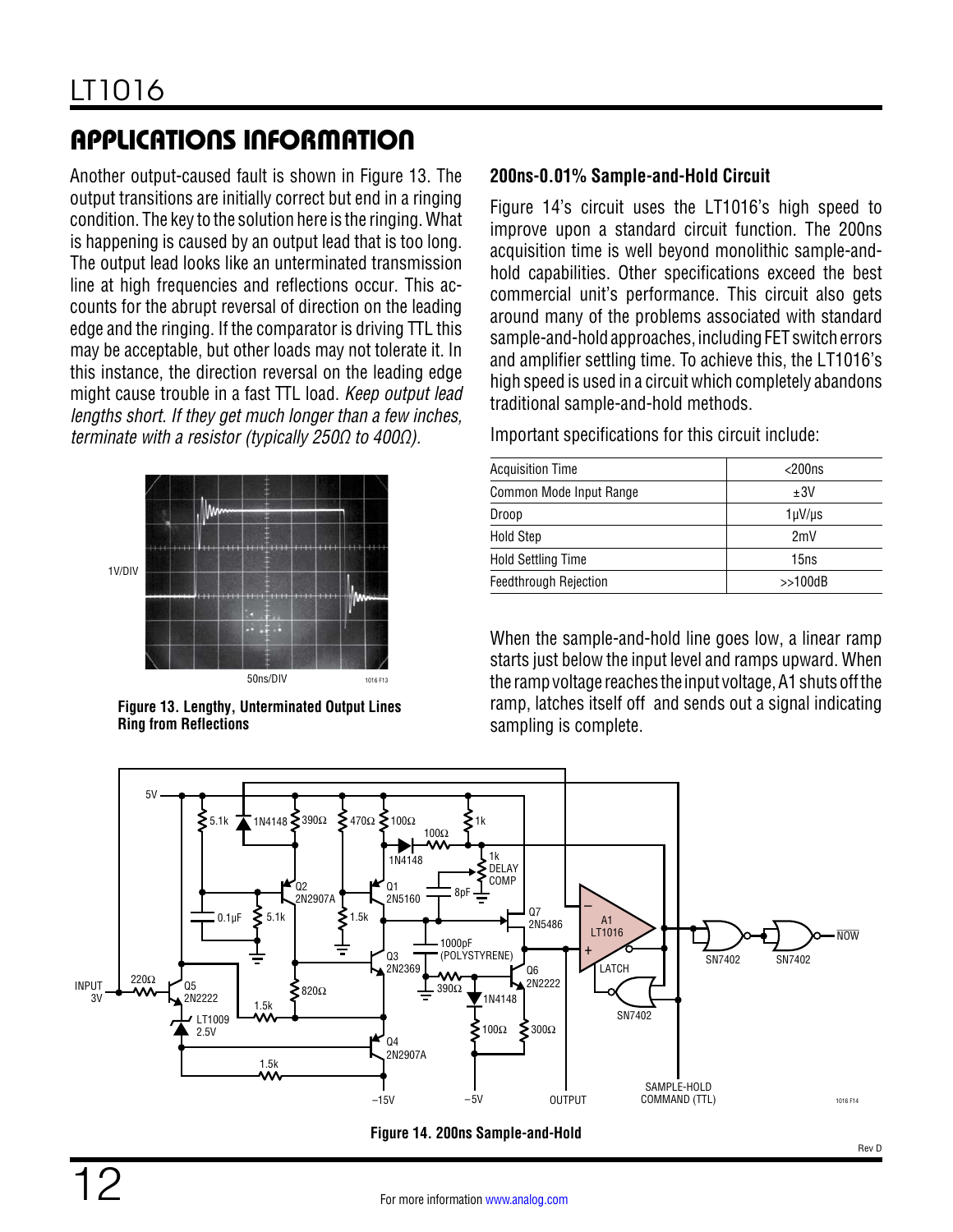#### **1.8µs, 12-Bit A/D Converter**

The LT1016's high speed is used to implement a very fast 12-bit A/D converter in [Figure 15](#page-12-0). The circuit is a modified form of the standard successive approximation approach andis fasterthanmost commercialSAR 12-bitunits. Inthis arrangement the 2504 successive approximation register (SAR), A1 and C1 test each bit, beginning with the MSB, and produce a digital word representing  $V_{IN}$ 's value.

To get faster conversion time, the clock is controlled by the window comparator monitoring the DAC input summing junction. Additionally, the DMOS FET clamps the DAC output to ground at the beginning of each clock cycle, shortening DAC settling time. After the fifth bit is converted, the clock runs at maximum speed.



#### <span id="page-12-0"></span>**Figure 15. 12-Bit 1.8µs SAR A-to-D**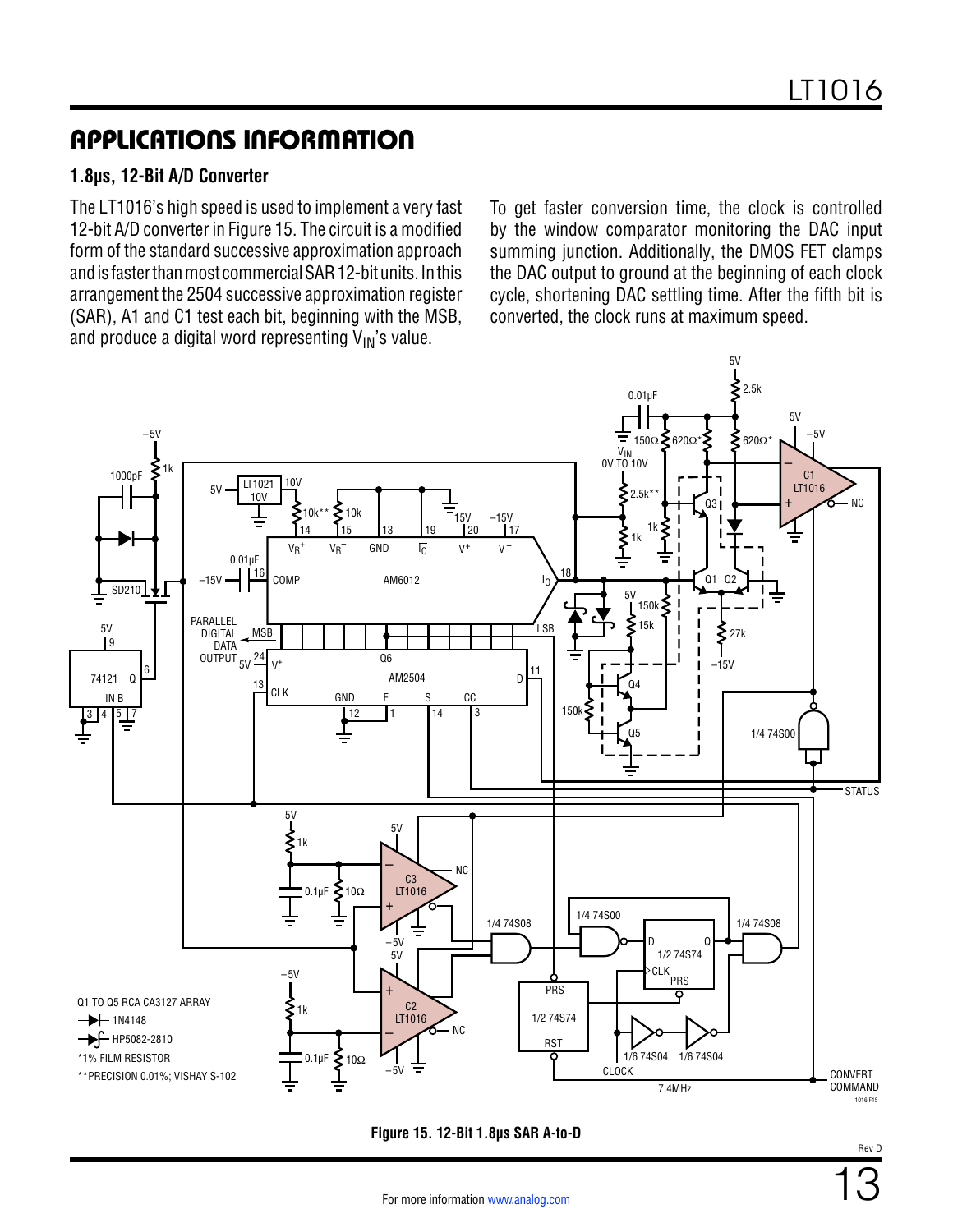## TYPICAL APPLICATIONS



#### **Voltage Controlled Pulse Width Generator**



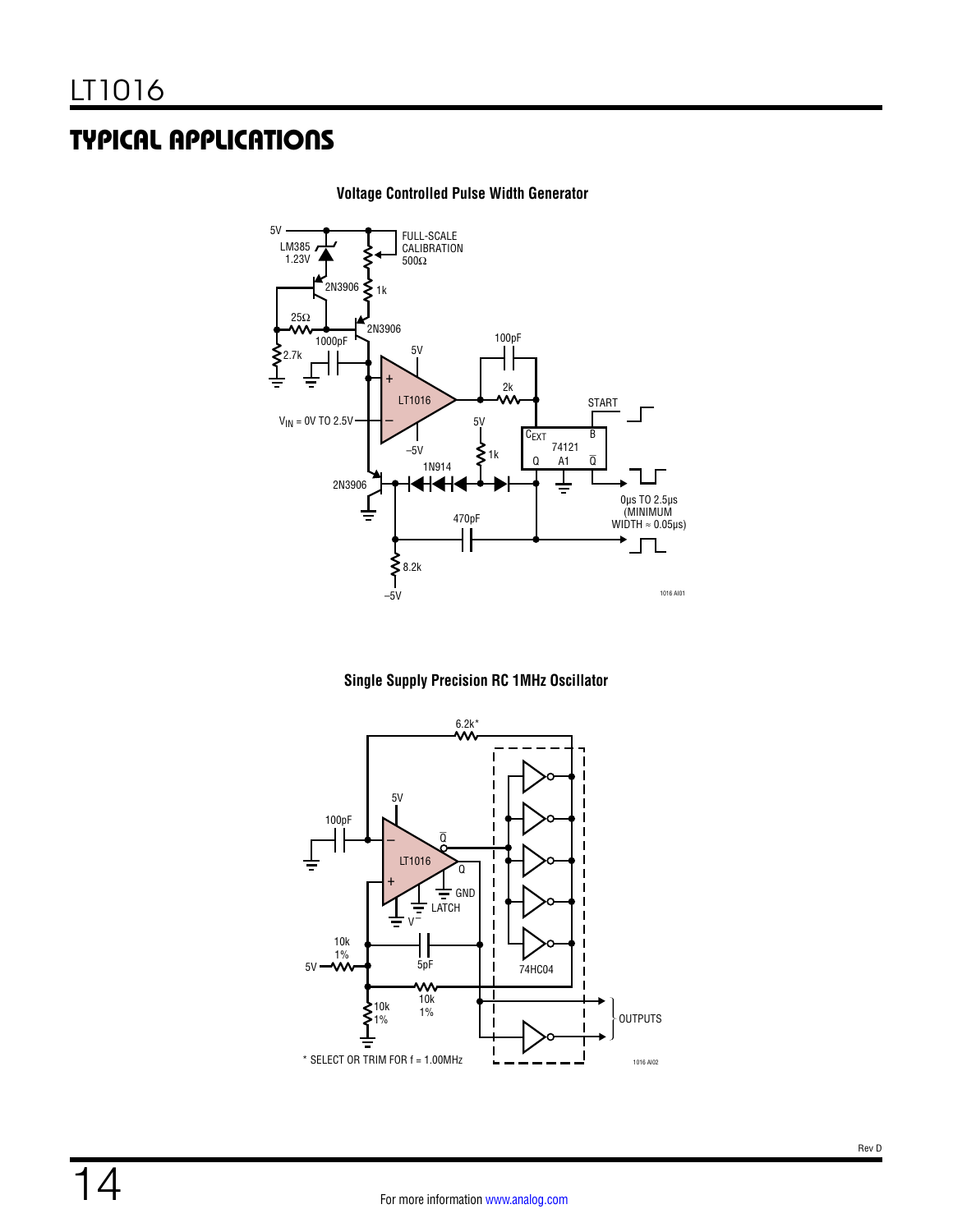### TYPICAL APPLICATIONS



**50MHz Fiber Optic Receiver with Adaptive Trigger**

#### **1MHz to 10MHz Crystal Oscillator**

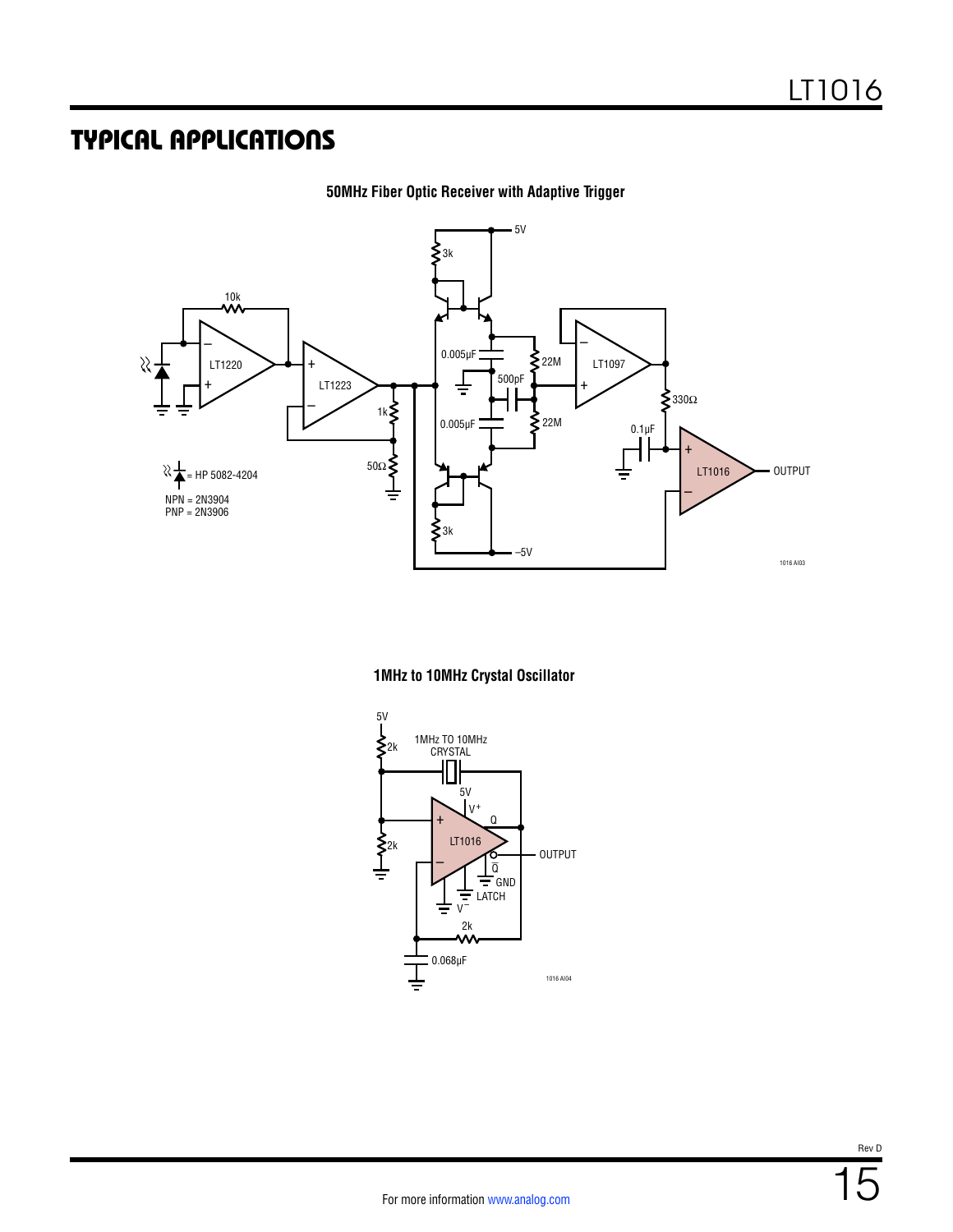# TYPICAL APPLICATIONS



**18ns Fuse with Voltage Programmable Trip Point**

### APPENDIX A

#### **About Level Shifts**

The TTL output of the LT1016 will interface with many circuits directly. Many applications, however, require some form of level shifting of the output swing. With LT1016 based circuits this is not trivial because it is desirable to maintain very low delay in the level shifting stage. When designing level shifters, keep in mind that the TTL output of the LT1016 is a sink-source pair (Figure A1) with good ability to drive capacitance (such as feedforward capacitors).

[Figure A2](#page-16-0) shows a noninverting voltage gain stage with a 15V output. When the LT1016 switches, the base-emitter voltages at the 2N2369 reverse, causing it to switch very quickly. The 2N3866 emitter-follower gives a low impedance output and the Schottky diode aids current sink capability.

[Figure A3](#page-16-1) is a very versatile stage. It features a bipolar swing that may be programmed by varying the output transistor's supplies. This 3ns delay stage is ideal for driving FET switch gates. Q1, a gated current source, switches the Baker-clamped output transistor, Q2. The heavy feedforward capacitor from the LT1016 is the key to low delay, providing Q2's base with nearly ideal drive. This capacitor loads the LT1016's output transition (Trace A, [Figure A4\)](#page-16-2), but Q2's switching is clean (Trace B, [Figure](#page-16-2) [A4](#page-16-2)) with 3ns delay on the rise and fall of the pulse.

[Figure A5](#page-16-3) is similar to [Figure A2](#page-16-0) except that a sink transistor has replaced the Schottky diode. The two emitter-followers drive a power MOSFET which switches 1A at 15V. Most of the 7ns to 9ns delay in this stage occurs in the MOSFET and the 2N2369.

When designing level shifters, remember to use transistors with fast switching times and high  $f<sub>T</sub>s$ . To get the kind of results shown, switching times in the ns range and  $f<sub>T</sub>$ s approaching 1GHz are required.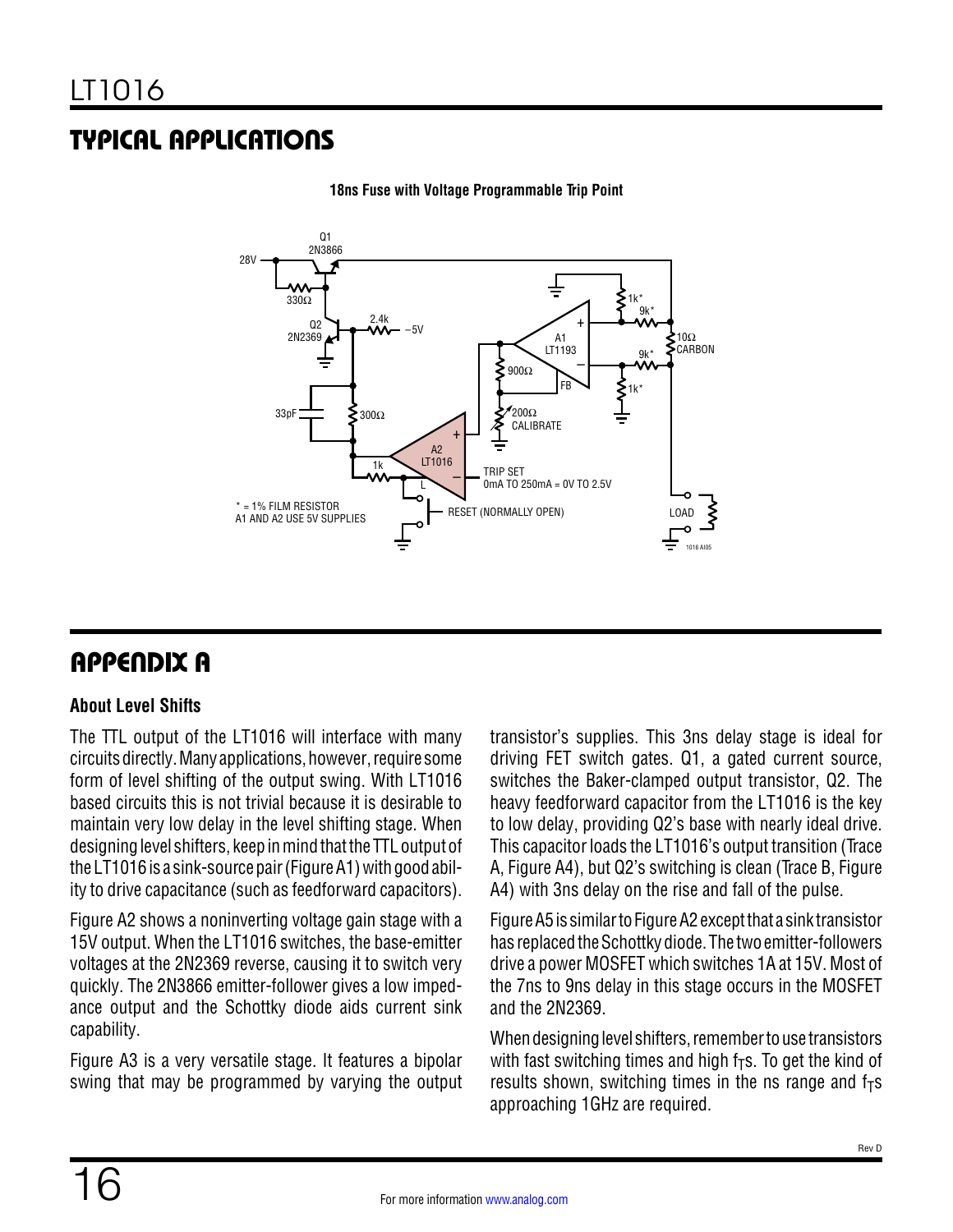### APPENDIX A



**Figure A3**



<span id="page-16-2"></span>

<span id="page-16-1"></span><span id="page-16-0"></span>

<span id="page-16-3"></span>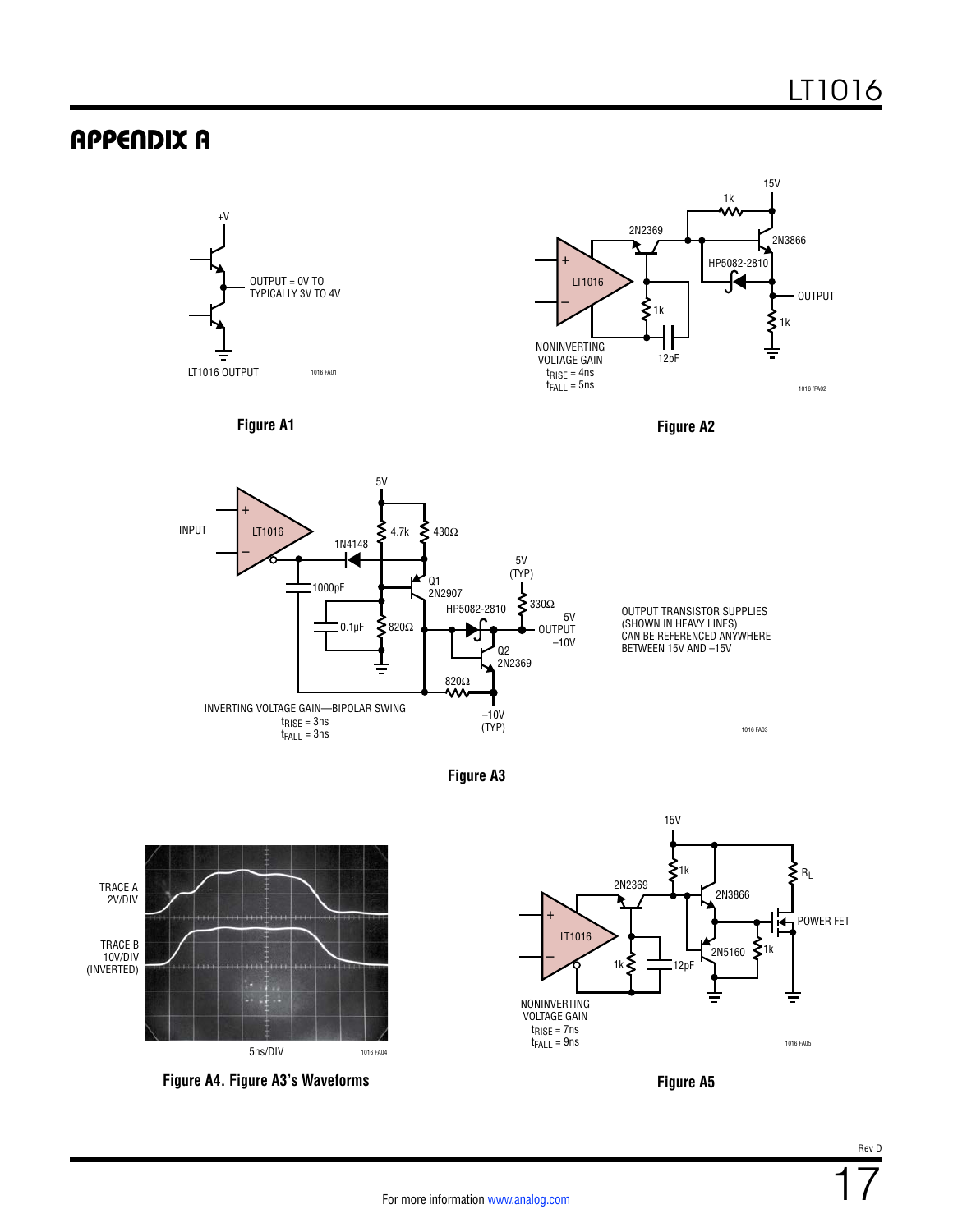# SIMPLIFIED SCHEMATIC

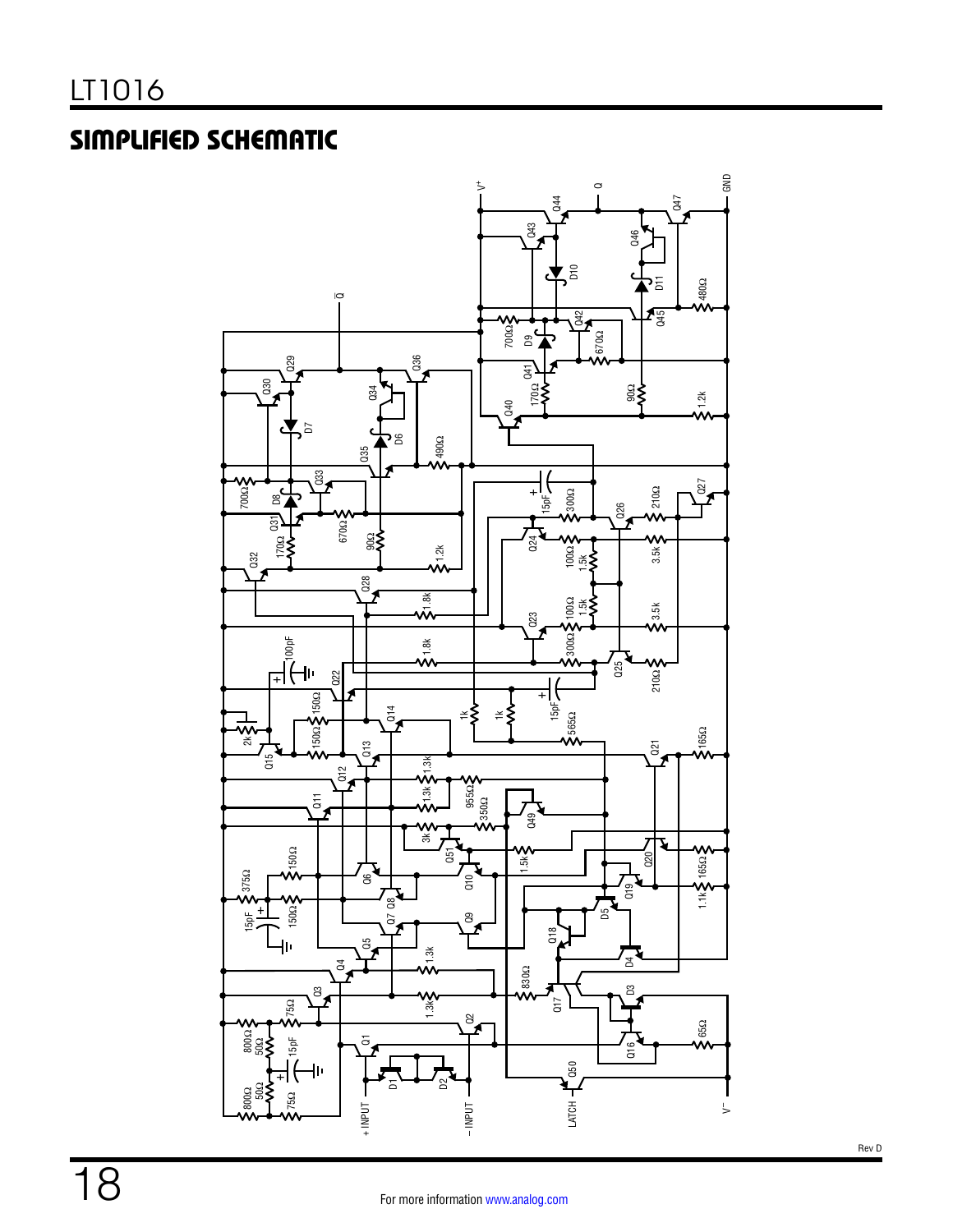### PACKAGE DESCRIPTION

**Please refer to [http://www.linear.com/product/LT1016#packaging](http://www.linear.com/product/LT1016#packaging?doc=lt1016.pdf) for the most recent package drawings.**



**N Package 8-Lead PDIP (Narrow .300 Inch)** (Reference LTC DWG # 05-08-1510 Rev I)

NOTE:

NOTE:<br>1. DIMENSIONS ARE MILLIMETERS

\*THESE DIMENSIONS DO NOT INCLUDE MOLD FLASH OR PROTRUSIONS. MOLD FLASH OR PROTRUSIONS SHALL NOT EXCEED .010 INCH (0.254mm)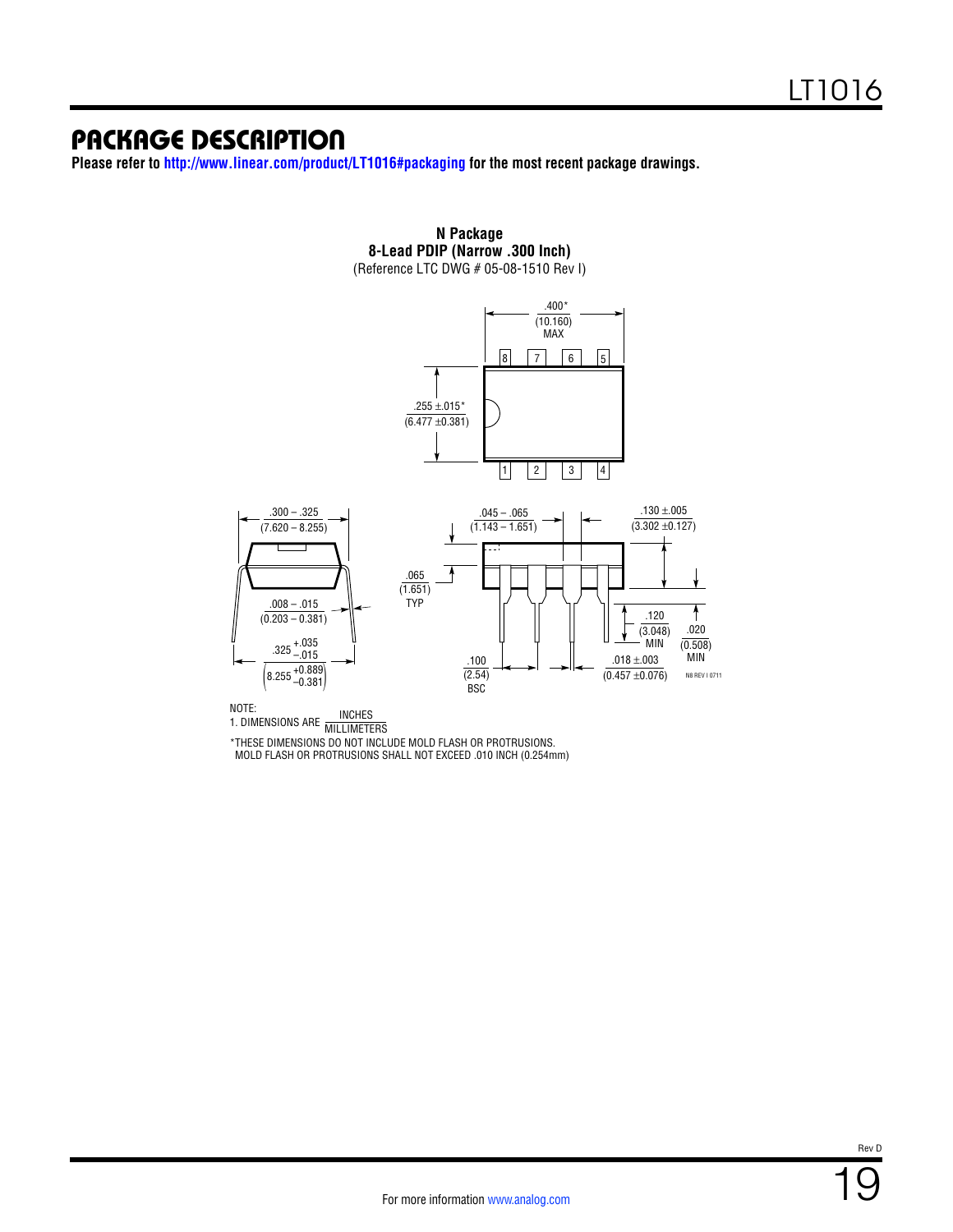### PACKAGE DESCRIPTION

**Please refer to [http://www.linear.com/product/LT1016#packaging](http://www.linear.com/product/LT1016#packaging?doc=lt1016.pdf) for the most recent package drawings.**



**S8 Package 8-Lead Plastic Small Outline (Narrow .150 Inch)** (Reference LTC DWG # 05-08-1610 Rev G)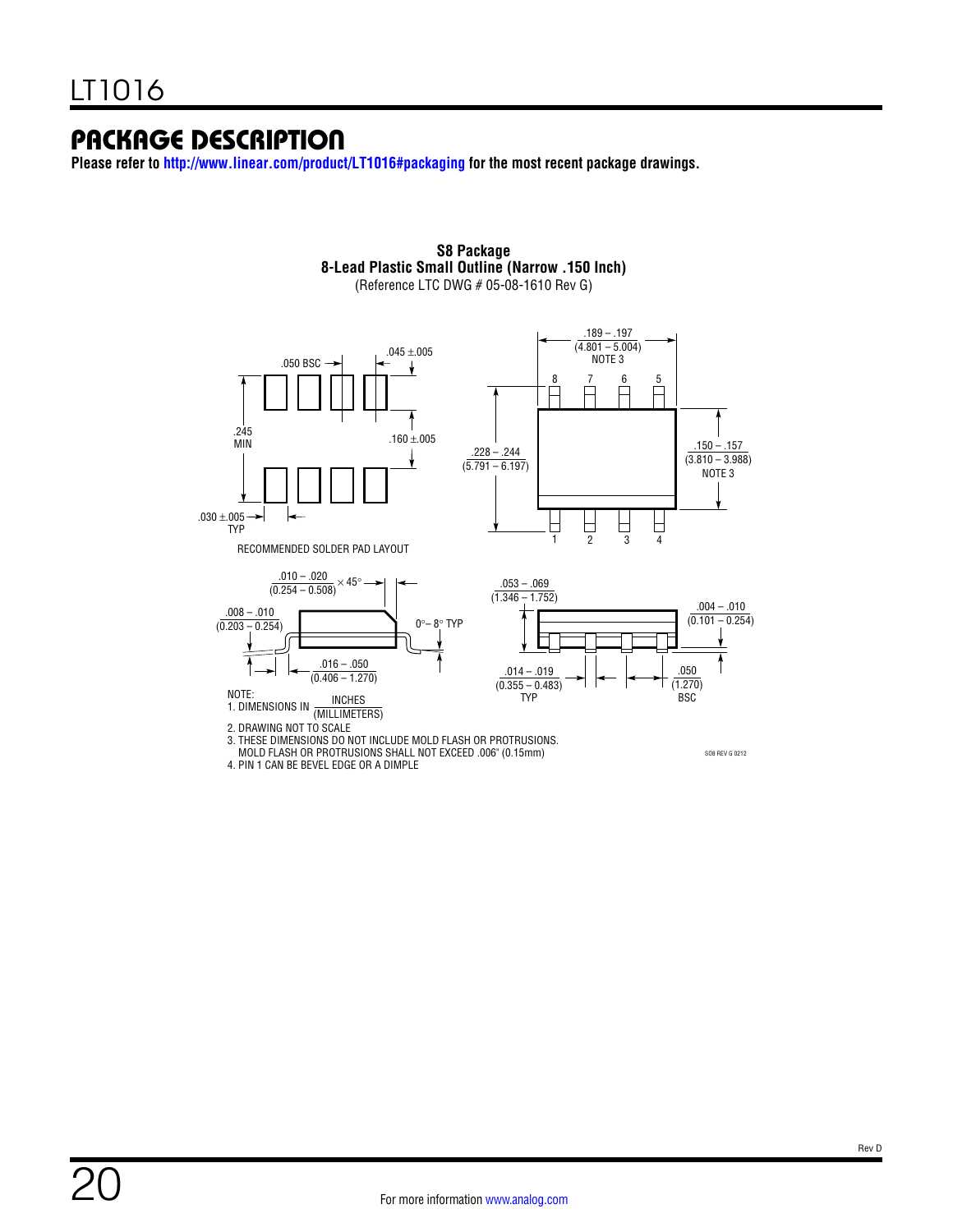### REVISION HISTORY **(Revision history begins at Rev D)**

| <b>REV</b> | Date       | DI<br>IUN                                       | : NUMBER<br>$\overline{\phantom{a}}$ PAG $\overline{\phantom{a}}$<br>UMBER |
|------------|------------|-------------------------------------------------|----------------------------------------------------------------------------|
|            | 04/1<br>۱Ο | $\cdots$<br>Updated<br>simplified<br>schematic. | . .                                                                        |